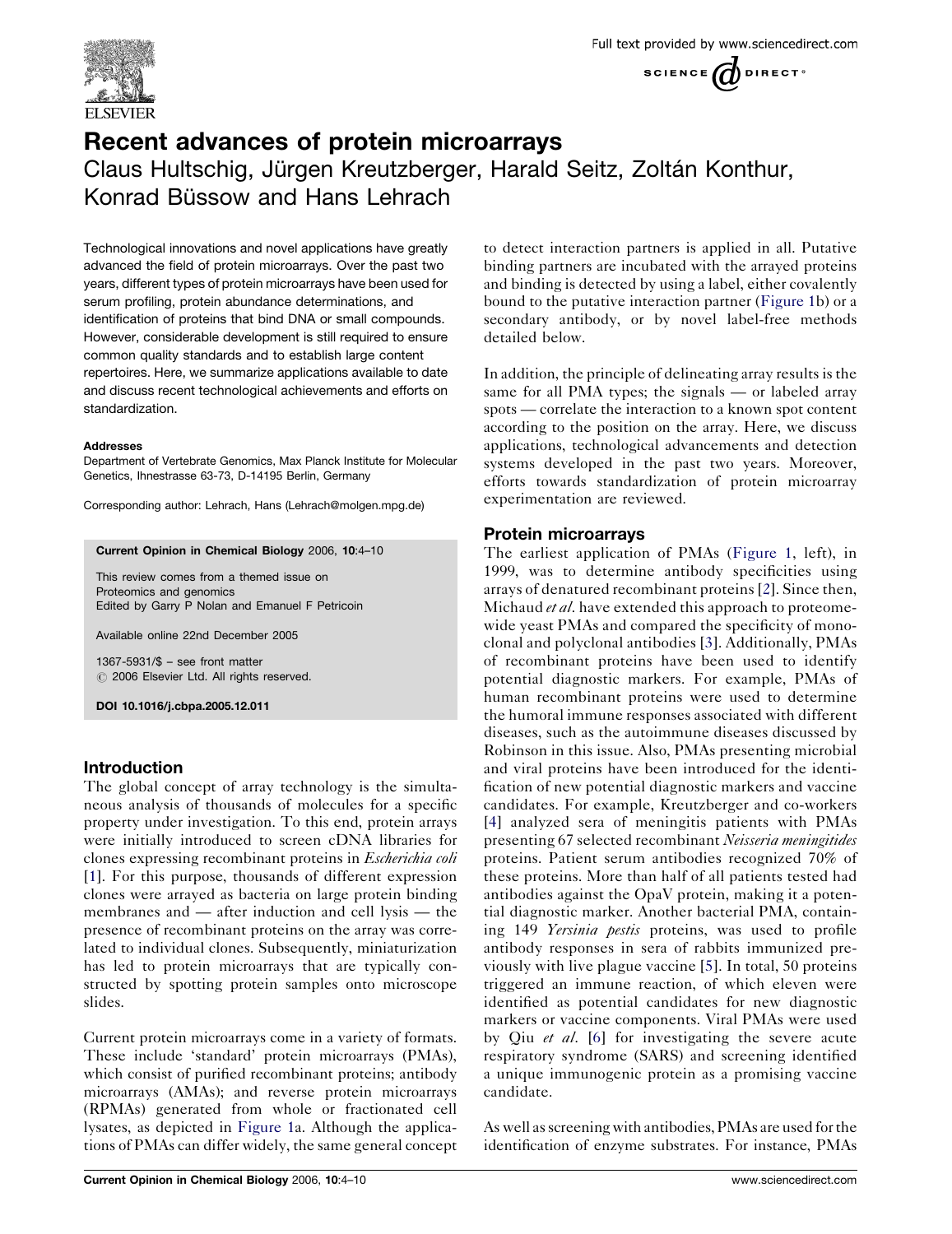<span id="page-1-0"></span>

Types of protein microarrays and their possible applications. (a) The three most common types of arrays in use: protein microarrays (PMAs, consisting of individual recombinant proteins); antibody microarrays (AMAs, consisting of antibodies or fragments thereof); and reverse protein microarrays (RPMAs, consisting of whole or fractionated protein lysates/extracts). (b) Screening applications of the three array types with known or putative directly labeled interaction partners.

presenting a non-redundant set of approximately 1700 denatured Arabidopsis thaliana proteins were addressed with different mitogen activated protein (MAP) kinases [\[7](#page-5-0)<sup>°</sup>]. Besides known and suspected targets, novel unpredicted kinase substrates such as transcription factors, histones, kinases and ribosomal proteins were identified.

A recent example of protein–protein interaction screening was demonstrated by Kawahasi and colleagues using three selected pairs of model proteins known to interact [\[8](#page-5-0)<sup> $\bullet$ °</sup>]. All proteins were synthesized using a wheat-germbased cell-free protein translation system shown to be suitable for high-throughput protein expression [[9\]](#page-5-0). Supplementing the translation system with Cy3-dC-puromycin yielded fluorescence-labeled proteins that could be directly used for array-based interaction screens. The authors demonstrated previously [[10\]](#page-5-0) the incorporation of different fluorescent dyes at the C-terminus of the proteins, providing the basis for array-based interaction screens with multiple putative interaction partners in parallel. Accordingly, we expect a rapid application of this innovative approach on a larger scale. In another instance, Letarte et al. studied the interaction between the human leukocyte membrane protein CD200 and its cell surface receptor hCD200R. Using a panel of pointmutated receptors, the antigenic epitopes of two monoclonal antibodies were mapped. Subsequently, a low affinity interaction, CD200 binding to its receptor, was demonstrated [[11\]](#page-5-0).

One of the first studies to detect a small-molecule-dependent protein–protein interaction was conducted by Sasakura and co-workers. They successfully demonstrated the strictly cAMP-dependent interaction between an *Escherichia coli* phosphodiesterase  $(Ec\ DOS)$  and the isolated PAS domain of the enzyme [\[12](#page-5-0)].

Meanwhile, PMAs have also been used to analyze protein–DNA interactions regulating the coordinated expression of genes. Using a bacterial model system, the specific detection of protein–DNA interactions on protein microarrays was demonstrated to have a dynamic concentration range of four orders of magnitude. The findings were verified by electro-mobility shift assays [[13](#page-5-0)]. Probing a proteome-wide yeast PMA with fluorescently labeled genomic DNA identified over 200 DNA binding proteins [[14\]](#page-5-0). The results are in excellent agreement with chromatin immunoprecipitation experiments. Half of the identified proteins are known or expected to be DNA binders, whereas the remaining half are novel DNA interactors. Follow-up experiments revealed that the metabolic enzyme Arg5,6 — which is involved in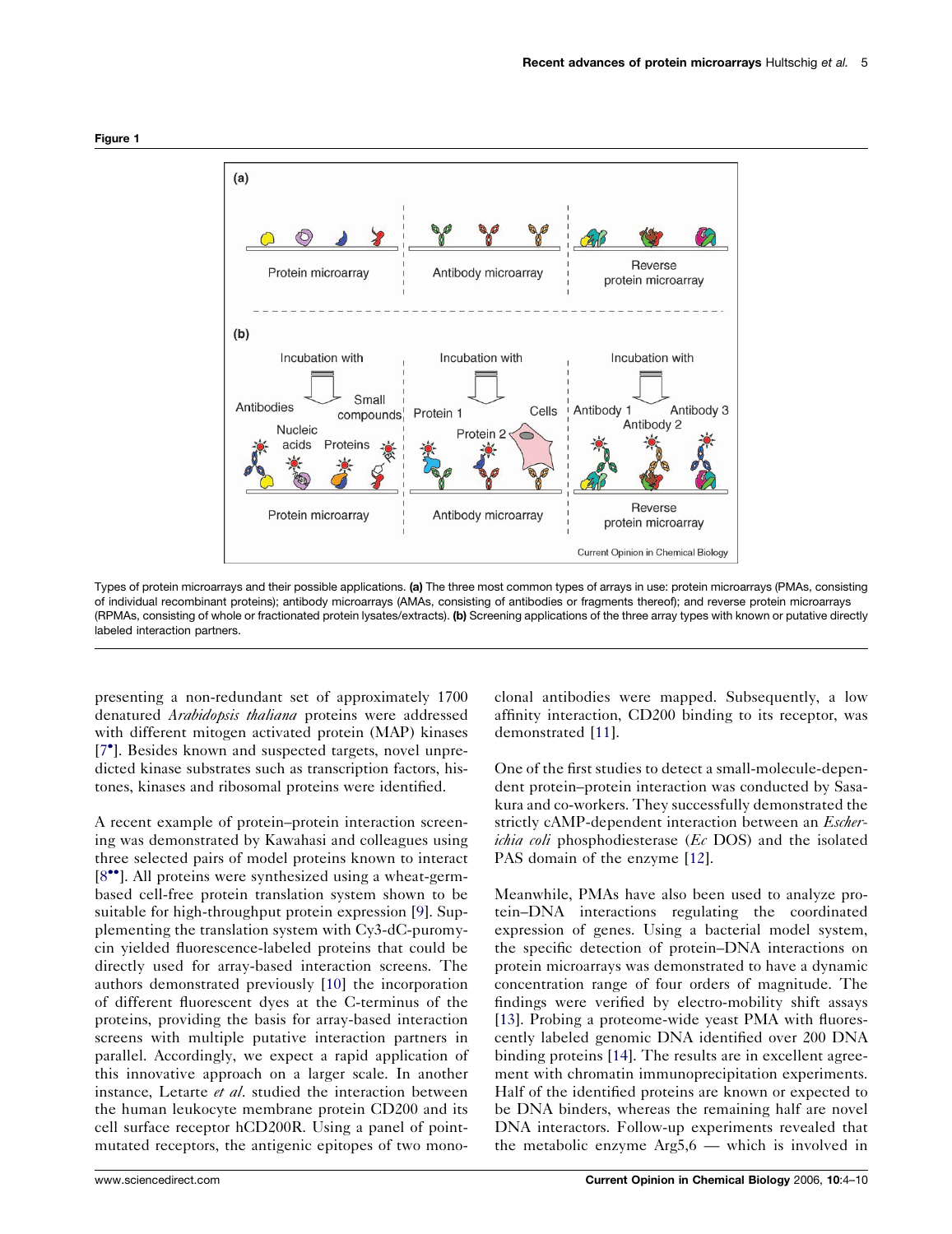ornithine biosynthesis (a precursor to arginine) — associates with specific mitochondrial and nuclear loci in vivo.

Applying the same yeast proteome-wide PMA, the protein targets of two small molecules known to influence the target of rapamycin (TOR) pathway were determined [\[15](#page-5-0)]. For each molecule multiple protein interaction partners were found. In future, similar experiments will help decipher the mechanism of small-molecule-derived pharmaceuticals used in modern medicine.

To overcome the on-demand availability of purified proteins, a major bottleneck of PMAs, Ramachandran *et al.*  $[16\text{°}$  $[16\text{°}$  $[16\text{°}$  printed cDNAs in direct vicinity to capture antibodies against a GST-fusion tag. After adding a cellfree expression system, GST-fusion proteins were generated directly on the microarray and immediately retained by the adjacent anti-GST antibodies. The resulting microarrays were quality controlled by verifying the content of protein spots with protein-specific antibodies. Subsequently, the pair-wise interactions among 29 human DNA replication proteins were demonstrated.

# Antibody microarrays

Antibody microarrays (AMAs, [Figure 1,](#page-1-0) middle) have great potential in many fields, as broad as commercial diagnostics, assessment of environmental pollution and quality control in, for example, the food industry, or simply as comprehensive research tools. Their use ultimately holds the promise of complementing RNA expression profiling of stable interactions or dynamic processes at the protein level. However, despite the growing number of successful applications of AMAs, their use is currently limited to specific investigations definable with a relatively small set of antibodies. This is partially due to limited availability of well-characterized antibodies, as well as technical challenges reported elsewhere [[17\]](#page-5-0).

A recent successful application of AMAs is the work of Koga and colleagues, who studied tissue-specific expression of proteins using 382 antibodies generated against mouse KIAA (Kazusa DNA Research Institute and 'AA' reference characters) proteins. Protein abundance was assessed by label-free and real-time signal detection using surface plasmon resonance (SPR) technology in a biosensor (FLEXCHIPTM, Biacore AB, Uppsala, Sweden). AMA-derived protein abundance was compared to mRNA abundance and a positive correlation was found for most gene products. For some, a negative correlation was determined and attributed to pronounced differences in tissue-specific RNA and protein stability [[18\]](#page-5-0).

To date, label-free detection on PMAs has not been widely applied and, currently, the sandwich immunoassay is the most reliable microarray-based quantification system of protein content in use [[19\]](#page-5-0). However, the detection of each analyte requires two specific antibodies

binding to different regions of the analyte. A third detection antibody is commonly applied to avoid potential loss in specificity and sensitivity of the detection antibody as a result of the labeling reaction. Using a third antibody, however, can result in increased unspecific signals due to recognition of the conserved regions of both the capture and the detection antibody. To overcome this obstacle, Song et al. [[20](#page-5-0)<sup>°</sup>] removed the Fc part of the tumor-marker capture antibodies by pepsin digestion and arrayed the antigen-binding fragments  $F(ab')_2$  for six different tumor markers. Subsequently, calibration curves were derived using pure and serum diluted tumor markers. Finally, the authors demonstrated that the readout obtained with their  $F(ab')_2$  microarray correlates well  $(R^2 = 0.92)$  with those obtained with standard immunoassays for 31 human serum samples.

A third example of an innovative use of AMAs is shown by Ko and colleagues. They applied living rat neural stem cells (NSC) onto a microarray of 15 surface-marker-specific antibodies. The presence of these markers in a heterogeneous neurosphere-forming cell population was investigated [\[21](#page-5-0)]. Additional *in situ* cultivation and subsequent immunostaining of array-bound cells allowed the assessment of the proliferation capability of NSC.

# Reverse protein microarrays

In contrast to the types of protein microarrays described above, RPMAs ([Figure 1,](#page-1-0) right) are based on the regular arrangement of complex, non-purified — sometimes fractionated — protein mixtures, usually derived from cell or tissue lysates. They can provide access to post-translationally modified proteins that are, so far, not accessible with high-throughput methods. By arraying lysates from different cell lines and/or biopsies on the same support, the relative abundance of different proteinsin the mixtures can be determined, provided that highly specific detection reagents are available [[22–24\]](#page-5-0). Recent applications [\[25–](#page-5-0) [28\]](#page-5-0) have focused on the analysis of cancer specimens using highly specific antibodies for different, partly post-translationally modified members of signaling cascades.

A major advantage of RPMAs is the requirement of minute amounts  $(5000 \text{ cells}/10 \text{ µl} \quad [25]$  $(5000 \text{ cells}/10 \text{ µl} \quad [25]$  or  $10 \text{ µl}$  of 16.6 ng/ $\mu$ l of a model protein [[29\]](#page-5-0)) of protein extracts for the generation of tens of microarrays, which, in contrast to gel electrophoretic applications, can be analyzed in a highly automated fashion. In addition, multiple replica and dilution series can be included on the microarray, increasing the robustness of protein quantification over a wide range of concentrations [[25,29](#page-5-0)].

A good example of RPMA with fractionated samples was presented by Nam et al. [\[30](#page-5-0)] arraying protein fractions from the LoVo colon cancer cell line. One of the protein fractions gave a positive signal with most of the sera derived from colon cancer patients, but not from control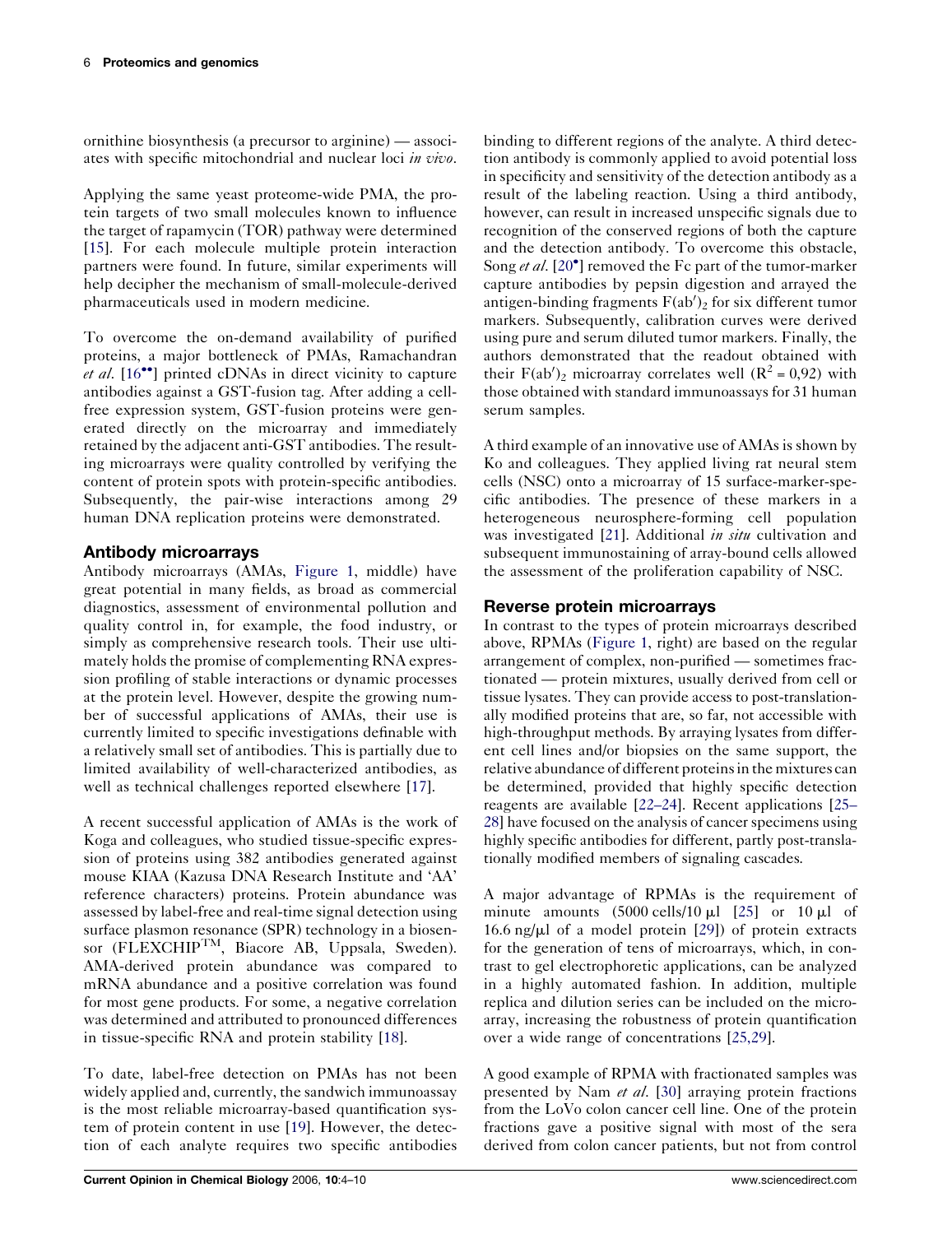sera. Subsequent mass spectrometric analysis of the fraction identified the C-terminus of the ubiquitinylated hydrolase L3 as the target.

Furthermore, Janzi et al. spotted total sera of more than 2000 patients on one microarray for quantitative screening for IgA deficiency [\[31](#page-5-0) ]. Ultimately aiming at an early detection of immunodeficiency in newborns, the authors were able to detect less than 1  $\mu$ g IgA per ml serum.

Chan and colleagues applied whole-cell lysate RPMAs of Jurkat T-Cells to monitor the dynamics of site-specific phosphorylation of signaling molecules  $[32$  $[32$ <sup>\*\*</sup>]. Before analysing the signaling cascades, the authors determined the dynamic range of their approach to be approximately four orders of magnitude, with a detection limit of one protein in  $10^5$  to  $10^6$  lysate proteins. Subsequently, the kinetics of the phosphorylation of phospholipase C (PLC) g1 in Jurkat cells activated through CD3 and CD28 receptors were analyzed. Taking the total content of phospholipase C into consideration, the authors determined the relative phosphorylation level of  $PLC_{\gamma1}$  to be rapidly up-regulated within the first 2.5 min of stimulation with CD3 cross-linking. The CD3-dependent upregulation diminished to baseline by 10 min. CD28 dependent stimulation resulted in a less pronounced, but more prolonged phosphorylation of  $PLC_{\gamma}1$ . In addition, downstream signaling pathways were delineated.

#### Increasing sensitivity for detection

A variety of novel methods for increasing sensitivity have been developed to detect low abundance proteins, and the reported sensitivities are summarized in Table 1.

For example, Angenendt and colleagues developed a subnanoliter enzymatic assay system on standard microarrays allowing the detection of the enzymatic activity of 35 molecules on individual spots [\[33](#page-5-0)<sup>°</sup>].

In recent AMA applications, the signal detection is often carried out by direct (multicolor) labeling with rollingcircle amplification (RCA) [[34\]](#page-5-0). The system requires the direct conjugation of the proteins to be analyzed with a label such as biotin or digoxigenin. An antibody conjugated to a primer detects the label. After hybridization of a circular DNA molecule, the primer is extended 'endlessly' by a polymerase. Subsequently, specific Cy3- and/ or Cy5-labeled oligonucleotides complementary for the elongated DNA fragment are hybridized, producing specific signal amplification. The major advantage of RCA is the superior sensitivity and reproducibility; up to 30-fold increase in signal intensity has been reported [[35\]](#page-5-0). Gao et al. successfully applied the RCA detection to an AMA consisting of 84 distinct antibodies specific to serum proteins. Comparing the protein expression profile of 24 lung cancer patients to equal numbers of healthy and chronic obstructive pulmonary disease patients, several proteins were identified as more abundant in lung cancer [\[36](#page-5-0)].

The detection sensitivity of PMAs can be further increased with the introduction of encapsulated semiconductor nanocrystals commonly referred to as quantum dots (QDs) [[37\]](#page-5-0). This novel class of fluorescence probe is available for many different wavelengths with high extinction coefficients and quantum yields [\[38](#page-6-0)]. QDs are expected to be inert for environmental factors (e.g. ozone) that deteriorate fluorescent dyes [\[39](#page-6-0)] and have a great potential to be applied for multiplexed highly parallel analysis of many different samples on a single microarray. Multiplexing strategies were reviewed recently [\[40](#page-6-0)].

#### Immobilization strategies

Many different surfaces for the generation of PMAs have been described and were discussed extensively [\[17,41\]](#page-5-0). Besides tethering the proteins to the surface by adhesion

| Application and detection limits <sup>a</sup> . |                                                                           |                                                   |                                                                                                                                 |                                                                                                                                              |
|-------------------------------------------------|---------------------------------------------------------------------------|---------------------------------------------------|---------------------------------------------------------------------------------------------------------------------------------|----------------------------------------------------------------------------------------------------------------------------------------------|
|                                                 |                                                                           |                                                   |                                                                                                                                 |                                                                                                                                              |
| <b>PMA</b>                                      | Proteins                                                                  | Proteins<br>Antibodies<br><b>DNA</b><br>Chemicals | Functional characterization of proteins<br>Target identification of interaction partners                                        | 63 amol/spot [48]<br>$< 0.8$ Cy3 molecules $\mu$ m <sup>-2</sup> [49]<br>60 ymol [33 <sup>°</sup> ]<br>10-50 amol [11]<br>100 amol/spot [59] |
| <b>AMA</b>                                      | Antibodies Binders                                                        | <b>Purified proteins</b><br>Complex mixtures      | Antibody characterization<br>Protein abundance quantification                                                                   | 400 zmol [60]<br>$<$ 12 $\mu$ g antigen/I serum [20 <sup>°</sup> ]                                                                           |
| <b>RPMA</b>                                     | Fractionated proteins<br>Complex protein mixtures<br>(e.g. cell extracts) | Single antibodies<br>Complex mixture (sera)       | Monitoring changes in PTM upon initiation of<br>cellular processes<br>Serum profiling<br>Identification of serum disease marker | $<$ 1 µg lgA/ml serum [31 $^{\circ}$ ]<br>1 protein in $10^5$ to $10^6$ lysate<br>proteins [32 <sup>**</sup> ]                               |

a Selected applications of protein microarrays (PMAs), antibody microarrays (AMAs) and reverse protein microarrays (RPMAs) are listed. The immobilized (spotted) partner could interact with different screening partners applied to the array for multiple applications. Exemplary detection limits, as stated by the authors, are given.

Table 1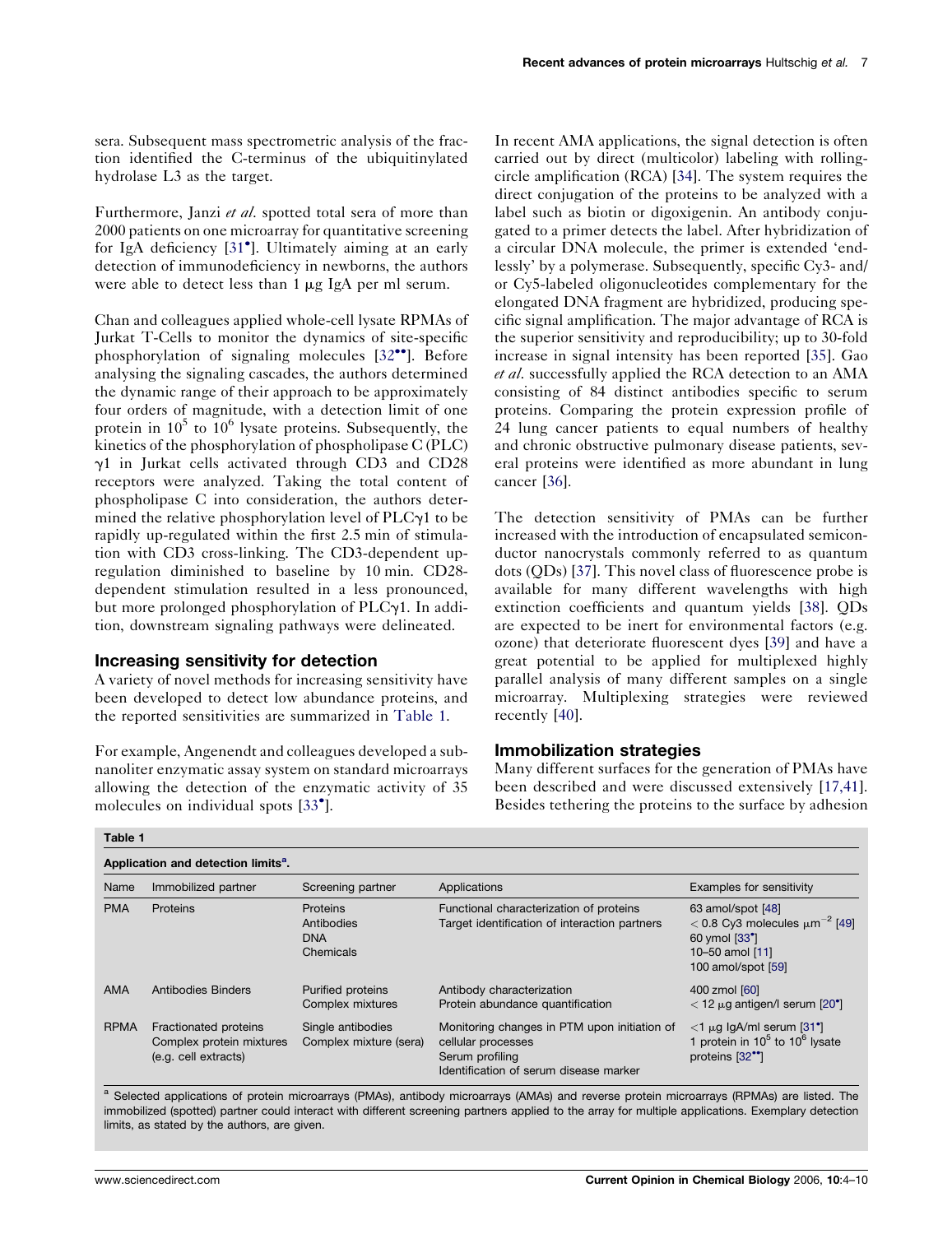<span id="page-4-0"></span>or covalent attachment in a non-oriented fashion, recent developments for the directed immobilization of proteins are emerging. These efforts are addressing challenges such as loss of enzymatic activity due to unfavorable orientation of the immobilized enzyme [[42\]](#page-6-0). To overcome this obstacle Ofir et al. attached proteins via a cellulose binding protein to cellulose-coated microarrays [\[43](#page-6-0)]. A related approach is linking of proteins to DNA coated microarrays via the GAL4 DNA binding domain [\[44](#page-6-0)] or oligonucleotide duplexes [[45](#page-6-0)]. Additionally, for the directed immobilization of antibodies S-layers – self-assembling structures resembling bacterial cell walls – can be used. They are generated by recrystallizing the B-domain of protein A or analogue domains like the synthetic Z-domain on supports precoated with secondary cell wall polymer. Both domains are capturing the FC part of immunoglobulins in a directed fashion  $[46^{\bullet}].$  $[46^{\bullet}].$ 

Despite the development of many different surfaces in the last five years, notably only few systematic investigations have been conducted and yet, no universal surface ideal for all applications could be identified [\[47–49](#page-6-0)]. Hence, careful comparison of data derived form different surfaces and cross-technological platforms with suitable standards is still an issue.

## Standardization

In microarray experiments, there are a multitude of different factors crucial for the quality and reliability of the final readout of each experiment [\[50](#page-6-0) ]. With respect to the limited level of consistency between different commercial DNA microarray platforms for expression profiling [\[51,52](#page-6-0)] common standards for protein microarrays should be agreed upon soon. Currently, several pilot studies have been carried out by the International Human Proteome Organization (HUPO: [http://](http://www.hupo.org/) [www.hupo.org](http://www.hupo.org/)) and the HUPO standardization initiative proposed standards for data exchange (MIAPE) [\[53,54](#page-6-0)]. Additionally, standards for proteomics are under discussion in different national initiatives, such as the quality control management of the German National Genome Research Network [\(http://www.ngfn.de](http://www.ngfn.de/)) and the US National Institute of Health Roadmap: 'Standards in Proteomics' ([http://nihroadmap.nih.gov/buildingblocks/](http://nihroadmap.nih.gov/buildingblocks/proteomics/) [proteomics/](http://nihroadmap.nih.gov/buildingblocks/proteomics/)).

With respect to the divergent groups of protein microarrays, individual standards for each type of PMA and their applications are reasonable. All standards should contain detailed information, such as the aim of the array based experiment, the experimental design, the content and the design of the array as well as the quality control of the content, and controls included in the array. In addition, information (origin, isolation, labeling) on the sample incubated with the array, the procedures and parameters of incubation and subsequent downstream

processing, image acquisition and quantification are needed. Ideally, an extended minimum amount of information — similar to the MIAME standards [\[55](#page-6-0)] proposed for DNA microarrays should be established. For the area of antibody microarrays, normalization procedures for comparative abundance analysis have already been adapted from the cDNA microarray field [\[50](#page-6-0)°]. Despite the significant challenge associated with this task, the work of Haab et al. [\[56\]](#page-6-0) shows that applying common standards yields equivalent results from different laboratories.

### Conclusion

The past two years have seen impressive progress in PMA technology. Protein and antibody microarray technology has taken further important steps towards diagnostics and biomarker discovery [\[57\]](#page-6-0). Whole proteome microarrays enable unbiased experiments that can reveal unforeseen biological activities of unknown but also well-characterized proteins [[14](#page-5-0)]. In addition, proteome-wide PMAs have identified interacting partners missed in large-scale yeast-two-hybrid screens [\[58](#page-6-0)].

The field of RPMAs opened up possibilities to gain indepth insights into cellular processes and provides access to post-translationally modified proteins.

In future, standardization efforts will be indispensable to compare PMA results obtained in independent laboratories.

#### Acknowledgements

We thank Drs C Falter, S Krobitsch, S Sauer and D Weichart for critical reading We acknowledge financial support from the German Federal Ministry for Education and Research through the German National Genome Research Network (Grant No. BMBF 01GR0472, 01GR0427), the EU Commission through the MOLTOOLS FP6 network (Grant No. LSHG-CT-2004-5033155), the Deutsche Forschungsgemeinschaft (DFG SFB/TR 19), and the Max Planck Society.

#### References and recommended reading

Papers of particular interest, published within the annual period of review, have been highlighted as:

- of special interest •• of outstanding interest
- 1. Büssow K, Cahill D, Nietfeld W, Bancroft D, Scherzinger E, Lehrach H, Walter G: A method for global protein expression and antibody screening on high-density filters of an arrayed cDNA library. Nucleic Acids Res 1998, 26:5007-5008.
- 2. Lueking A, Horn M, Eickhoff H, Büssow K, Lehrach H, Walter G: Protein microarrays for gene expression and antibody screening. Anal Biochem 1999, 270:103-111.
- 3. Michaud GA, Salcius M, Zhou F, Bangham R, Bonin J, Guo H, Snyder M, Predki PF, Schweitzer BI: Analyzing antibody specificity with whole proteome microarrays. Nat Biotechnol 2003, 21:1509-1512.
- Steller S, Angenendt P, Cahill DJ, Heuberger S, Lehrach H, Kreutzberger J: Bacterial protein microarrays for identification of new potential diagnostic markers for Neisseria meningitidis infections. Proteomics 2005, 5:2048-2055.
- 5. Li B, Jiang L, Song Q, Yang J, Chen Z, Guo Z, Zhou D, Du Z, Song Y, Wang J et al.: Protein microarray for profiling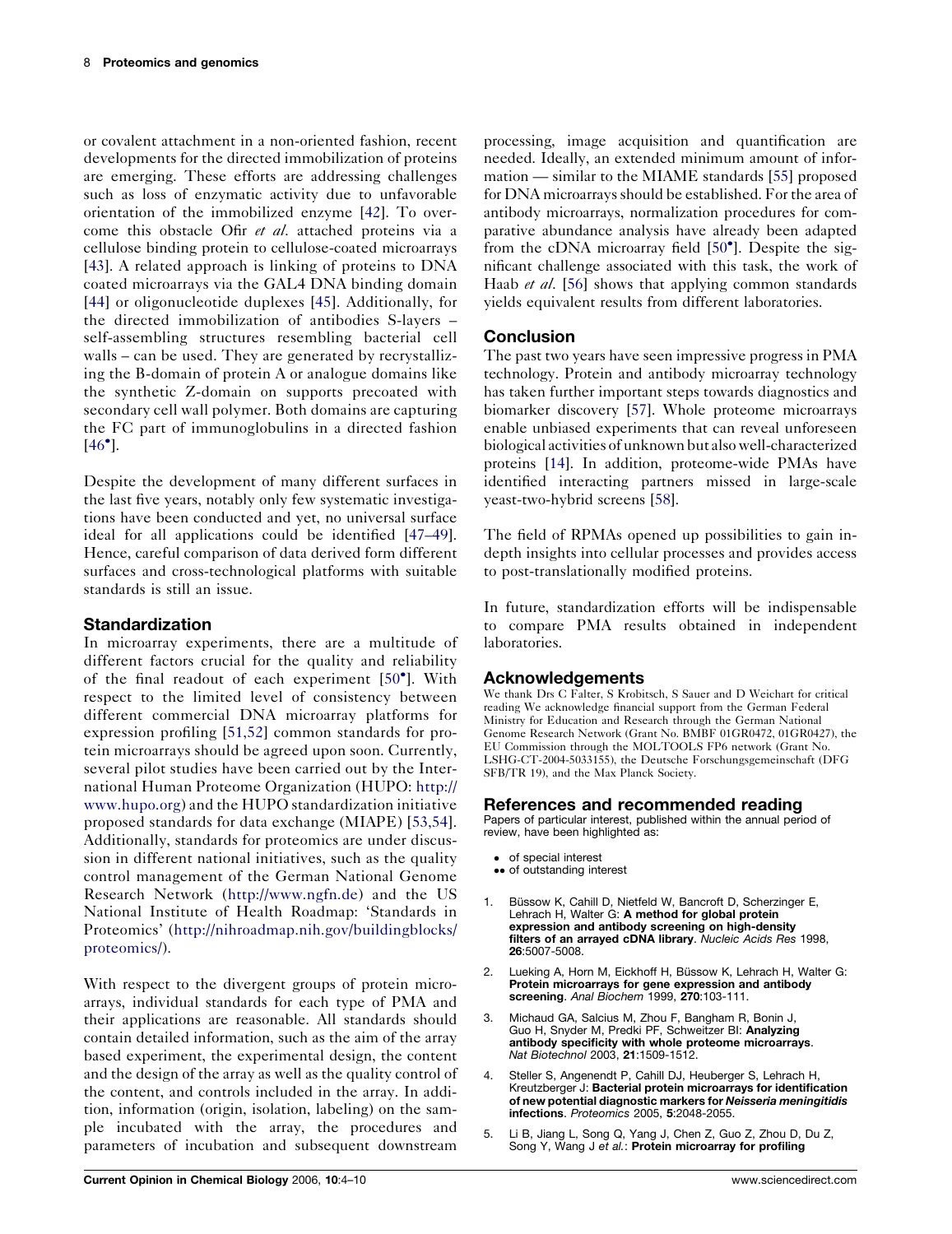<span id="page-5-0"></span>antibody responses to Yersinia pestis live vaccine. Infect Immun 2005, 73:3734-3739.

- 6. Qiu M, Shi Y, Guo Z, Chen Z, He R, Chen R, Zhou D, Dai E, Wang X, Si B et al.: Antibody responses to individual proteins of SARS coronavirus and their neutralization activities. Microbes Infect 2005, 7:882-889 Epub 2005 Apr 2013.
- 7. Feilner T, Hultschig C, Lee J, Meyer S, Immink RG, Koenig A,<br>Possling A, Seitz H, Beveridge A, Scheel D*et al.* : **High-throughput**
- $\bullet$ identification of potential Arabidopsis MAP kinases substrates. Mol Cell Proteomics 2005, 4:1558-1568.

First application of *Arabidopsis thaliana* PMA for identification of protein kinase targets. Among the targets was an in vivo target of MPK6, described recently.

- 8. Kawahashi Y, Doi N, Takashima H, Tsuda C, Oishi Y, Oyama R,
- $\bullet\bullet$ Yonezawa M, Miyamoto-Sato E, Yanagawa H: In vitro protein microarrays for detecting protein-protein interactions: application of a new method for fluorescence labeling of proteins. Proteomics 2003, 3:1236-1243.

This was the first paper detecting protein–protein interactions using only in vitro synthesized proteins on the array and as putative interaction partners, which are fluorescence labeled during in vitro synthesis.

- 9. Sawasaki T, Ogasawara T, Morishita R, Endo Y: A cell-free **protein synthesis system for high-throughput proteomics.**<br>Proc Natl Acad Sci USA 2002, **99**:14652-14657.
- 10. Doi N, Takashima H, Kinjo M, Sakata K, Kawahashi Y, Oishi Y,<br>Oyama R, Miyamoto-Sato E, Sawasaki T, Endo Y et al.: **Novel** fluorescence labeling and high-throughput assay technologies for in vitro analysis of protein interactions. Genome Res 2002, **12**:487-492.
- 11. Letarte M, Voulgaraki D, Hatherley D, Foster-Cuevas M, Saunders NJ, Barclay AN: Analysis of leukocyte membrane protein interactions using protein microarrays. BMC Biochem 2005, 6:2.
- 12. Sasakura Y, Kanda K, Yoshimura-Suzuki T, Matsui T, Fukuzono S, Shimizu T: Investigation of the relationship between proteinprotein interaction and catalytic activity of a heme-regulated<br>phosphodiesterase from *Escherichia coli (*Ec DOS) by protein microarray. Biochemistry 2005, 44:9598-9605.
- 13. Kersten B, Possling A, Blaesing F, Mirgorodskaya E, Gobom J, Seitz H: Protein microarray technology and ultraviolet crosslinking combined with mass spectrometry for the analysis of protein-DNA interactions. Anal Biochem 2004, 331:303-313.
- 14. Hall DA, Zhu H, Zhu X, Royce T, Gerstein M, Snyder M: **Regulation**<br> **of gene expression by a metabolic enzyme**. Science 2004, 306:482-484.
- 15. Huang J, Zhu H, Haggarty SJ, Spring DR, Hwang H, Jin F, Snyder M, Schreiber SL: Finding new components of the target of rapamycin (TOR) signaling network through chemical genetics and proteome chips. Proc Natl Acad Sci USA 2004, 101:16594-16599.
- 16. Ramachandran N, Hainsworth E, Bhullar B, Eisenstein S, Rosen B,  $\bullet \bullet$ Lau AY, Walter JC, LaBaer J: Self-assembling protein

microarrays. Science 2004, 305:86-90. Promising method for the generation PMAs by spotting cDNAs of fusion

proteins in vicinity to capture antibodies and express the proteins in vitro on demand, on the array.

- 17. Angenendt P: Progress in protein and antibody microarray technology. Drug Discov Today 2005, 10:503-511.
- 18. Usui-Aoki K, Shimada K, Nagano M, Kawai M, Koga H: A novel approach to protein expression profiling using antibody microarrays combined with surface plasmon resonance technology. Proteomics 2005, 5:2396-2401.
- 19. MacBeath G: **Protein microarrays and proteomics.**<br>Nat Genet 2002, 32(Suppl):526-532.
- 20. Song S-P, Li B, Hua J, Li M-Q: Simultaneous multianalysis  $\bullet$ for tumor markers by antibody fragments microarray system. Anal Chim Acta 2004, 510:147-152.

Use of  $(Fab)_2$  fragments for improved readouts from microarrays used to profile tumor markers in patient serum.

- 21. Ko IK, Kato K, Iwata H: Parallel analysis of multiple surface markers expressed on rat neural stem cells using antibody microarrays. Biomaterials 2005, 26:4882-4891.
- 22. LaBaer J. Ramachandran N: Protein microarrays as tools for functional proteomics. Curr Opin Chem Biol 2005, 9:14-19.
- 23. Konthur Z, Hust M, Dubel S: Perspectives for systematic in vitro antibody generation. Gene 2005.
- 24. Uhlen M, Bjorling E, Agaton C, Szigyarto CA-K, Amini B, Andersen E, Andersson A-C, Angelidou P, Asplund A, Asplund C et al.: A human protein atlas for normal and cancer tissues based **on antibody proteomics**. *Mol Cell Proteomics* 2005:<br>M500279-MC500200.
- 25. Espina V, Mehta AI, Winters ME, Calvert V, Wulfkuhle J, Petricoin EF III, Liotta LA: Protein microarrays: molecular profiling technologies for clinical specimens. Proteomics 2003, 3:2091-2100.
- 26. Grubb RL, Calvert VS, Wulkuhle JD, Paweletz CP, Linehan WM, Phillips JL, Chuaqui R, Valasco A, Gillespie J, Emmert-Buck M et al.: Signal pathway profiling of prostate cancer using reverse phase protein arrays. Proteomics 2003, 3:2142-2146.
- 27. Wulfkuhle JD, Aquino JA, Calvert VS, Fishman DA, Coukos G, Liotta LA, Petricoin EF III: Signal pathway profiling of ovarian cancer from human tissue specimens using reverse-phase protein microarrays. Proteomics 2003, 3:2085-2090.
- 28. Sheehan KM, Calvert VS, Kay EW, Lu Y, Fishman D, Espina V,<br>Aquino J, Speer R, Araujo R, Mills GB e*t al.*: Use of reverse phase protein microarrays and reference standard development for molecular network analysis of metastatic ovarian carcinoma. Mol Cell Proteomics 2005, 4:346-355.
- 29. Mircean C, Shmulevich I, Cogdell D, Choi W, Jia Y, Tabus I, Hamilton SR, Zhang W: Robust estimation of protein expression ratios with lysate microarray technology. Bioinformatics 2005, 21:1935-1942.
- 30. Nam MJ, Madoz-Gurpide J, Wang H, Lescure P, Schmalbach CE, Zhao R, Misek DE, Kuick R, Brenner DE, Hanash SM: Molecular profiling of the immune response in colon cancer using protein microarrays: occurrence of autoantibodies to ubiquitin C-terminal hydrolase L3. Proteomics 2003, 3:2108-2115.
- 31. Janzi M, Odling J, Pan-Hammarstrom Q, Sundberg M,
- .. Lundeberg J, Uhlen M, Hammarstrom L, Nilsson P: Serum **microarrays for large scale screening of protein levels.**<br>Mol Cell Proteomics 2005, in press.

First work describing the use of serum-based RPMA for wide-scale screening of serum markers.

32. Chan SM, Ermann J, Su L, Fathman CG, Utz PJ: Protein  $\bullet \bullet$ microarrays for multiplex analysis of signal transduction

pathways. Nat Med 2004, 10:1390-1396. Applications of RPMAs for quantitative monitoring the modifications of selected members of signaling pathways.

33. Angenendt P, Lehrach H, Kreutzberger J, Glokler J: Subnanoliter **e enzymatic assays on microarrays**. Proteomics 2005, 5:420-425.<br>Pioneering working for increased detection sensitivity by combining enzymatic assays with arraying devices.

- 34. Lizardi PM, Huang X, Zhu Z, Bray-Ward P, Thomas DC,<br>Ward DC: **Mutation detection and single-molecule counting** using isothermal rolling-circle amplification. Nat Genet 1998, 19:225-232.
- 35. Zhou H, Bouwman K, Schotanus M, Verweij C, Marrero J, Dillon D, Costa J, Lizardi P, Haab B: Two-color, rolling-circle amplification on antibody microarrays for sensitive, multiplexed serum-protein measurements. Genome Biol 2004, 5:R28.
- 36. Gao WM, Kuick R, Orchekowski R, Misek D, Qiu J, Greenberg A, Rom W, Brenner D, Omenn G, Haab B et al.: Distinctive serum protein profiles involving abundant proteins in lung cancer patients based upon antibody microarray analysis. BMC Cancer 2005, 5:110.
- 37. Geho D, Lahar N, Gurnani P, Huebschman M, Herrmann P, Espina V, Shi A, Wulfkuhle J, Garner H, Petricoin E III, et al.: